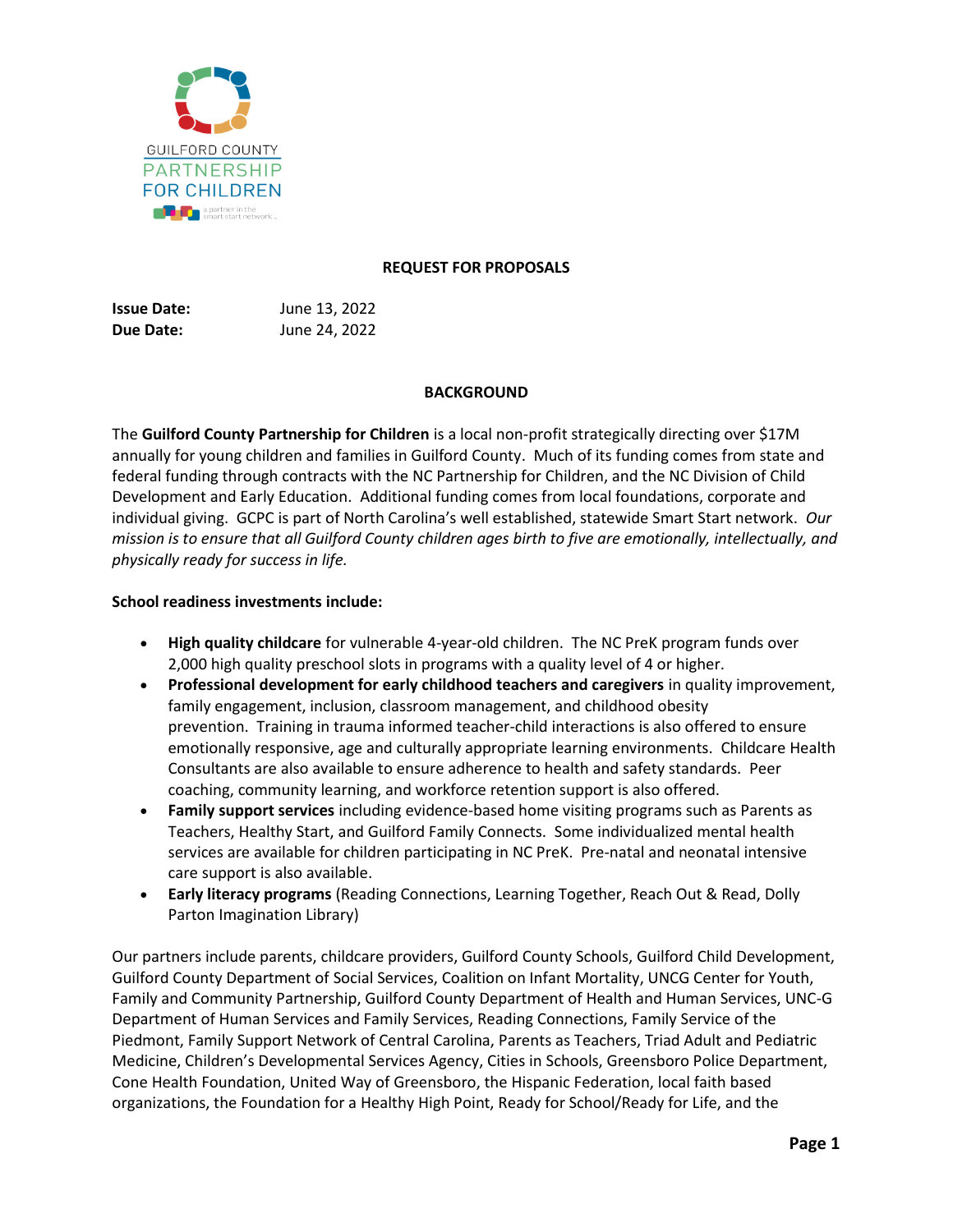## **SCOPE OF SERVICES**

Guilford County Partnership for Children (GCPC) is seeking a qualified individual or organization to provide comprehensive evaluation services for the period of July 1, 2022 – June 30, 2023. The purpose of this service is to support GCPC's commitment to use, or find meaningful data that supports high level collaboration, equitable, scalable and sustainable impact for young children and families.

Evaluator must be familiar with local, state, and national early childhood data and funding streams.

Ideal candidates or organizations also have experience with creating or maintaining school readiness related dashboards and preparing professional data presentations that show output or outcome data in the context of county wide data and by poverty level and/or age.

### **Deliverables:**

- 1. In coordination with the Program Director and Executive Director, facilitate evaluation planning meetings with 13 Smart Start funded programs (Direct Service Providers) by Aug. 31, 2022 (3 hours for each meeting includes prep, review and follow up).
- 2. Return annual data collection workbooks to DSPs within 10 business days after each meeting.
- 3. Prepare and submit quarterly reports including an Executive Summary by 5<sup>th</sup> business day of April, July, October, and January to the Program Director (5 hours quarterly). Program Director delegates data entry internally into Fabrik.
- 4. Lead and complete annual evaluation monitoring for each DSP by Feb. 17, 2023 (up to 40 hours annually).
- 5. Participate in quarterly Program, Planning & Accountability meetings (90 minutes each).
- 6. Assist with bi-annual Request for Applications (RFA) process upon request.
- 7. Participate in bi-annual RFA proposal review meeting (3-5 hours).
- 8. Provide technical assistance related to evaluation upon DSP request (up to 30 hours annually).

Progress is evaluated on multiple levels:

- A. Alignment with Smart Start's "Standards of Child Wellbeing." The Early Childhood Profile for Guilford County is Addendum 1.
- B. Alignment with contract deliverables
- C. Serving children and families with "highest need"
- D. Impacting a significant number of children and/or families (scale/reach) in a meaningful, measurable way
- E. Achieving operational stability and sustainability
- F. Adhering to GCPC fiscal policies and expectations (including correct level and type of monthly back up documentation)